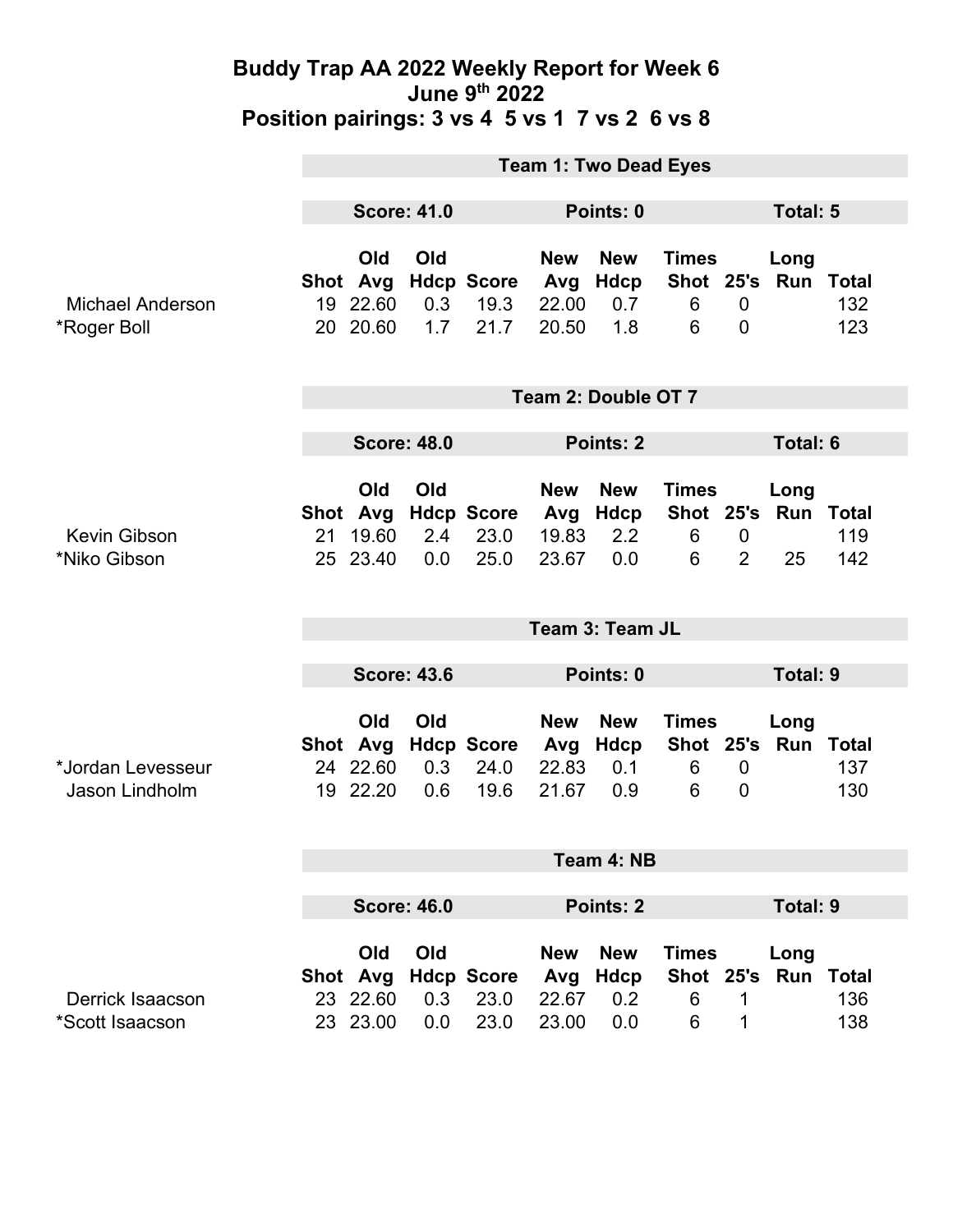|                                          | <b>Team 5: D-Squared</b>  |                                         |                          |                                   |                                     |                                  |                                     |                             |                             |                            |
|------------------------------------------|---------------------------|-----------------------------------------|--------------------------|-----------------------------------|-------------------------------------|----------------------------------|-------------------------------------|-----------------------------|-----------------------------|----------------------------|
|                                          | <b>Score: 46.0</b>        |                                         |                          | Points: 2                         |                                     |                                  |                                     | <b>Total: 8</b>             |                             |                            |
| Dan Lahlum<br>*Daniel Lahlum             |                           | Old<br>Shot Avg<br>23 21.40<br>23 22.20 | <b>Old</b><br>1.1<br>0.6 | <b>Hdcp Score</b><br>23.0<br>23.0 | <b>New</b><br>Avg<br>21.67<br>22.33 | <b>New</b><br>Hdcp<br>0.9<br>0.5 | <b>Times</b><br>Shot 25's<br>6<br>6 | $\mathbf 0$<br>1            | Long<br><b>Run Total</b>    | 130<br>134                 |
|                                          | <b>Team 6: Felten</b>     |                                         |                          |                                   |                                     |                                  |                                     |                             |                             |                            |
|                                          | <b>Score: 42.3</b>        |                                         |                          | Points: 0                         |                                     |                                  |                                     | <b>Total: 4</b>             |                             |                            |
| *Chris Chris<br><b>Susan Susan</b>       | 17 <sup>7</sup>           | Old<br>Shot Avg<br>23 24.00<br>19.67    | Old<br>0.0<br>2.3        | <b>Hdcp Score</b><br>23.0<br>19.3 | <b>New</b><br>Avg<br>23.75<br>19.00 | <b>New</b><br>Hdcp<br>0.0<br>2.8 | <b>Times</b><br>$\overline{4}$<br>4 | $\mathbf 0$<br>$\mathbf{0}$ | Long<br>Shot 25's Run Total | 95<br>76                   |
|                                          | Team 7: J's Breakin Clays |                                         |                          |                                   |                                     |                                  |                                     |                             |                             |                            |
|                                          |                           | <b>Score: 41.8</b><br>Points: 0         |                          |                                   |                                     | <b>Total: 5</b>                  |                                     |                             |                             |                            |
| *John Haussner<br><b>Jordan Haussner</b> |                           | Old<br>Shot Avg<br>21 23.40<br>18 19.00 | Old<br>0.0<br>2.8        | <b>Hdcp Score</b><br>21.0<br>20.8 | <b>New</b><br>Avg<br>23.00<br>18.83 | <b>New</b><br>Hdcp<br>0.0<br>2.9 | <b>Times</b><br>6<br>6              | 1<br>$\overline{0}$         | Long<br>Shot 25's Run       | <b>Total</b><br>138<br>113 |
|                                          | Team 8: League average    |                                         |                          |                                   |                                     |                                  |                                     |                             |                             |                            |
|                                          | <b>Score: 44.1</b>        |                                         | <b>Points: 2</b>         |                                   |                                     | <b>Total: 2</b>                  |                                     |                             |                             |                            |
|                                          |                           | Old                                     | Old                      | Shot Avg Hdcp Score               | <b>New</b>                          | <b>New</b><br>Avg Hdcp           | <b>Times</b><br>$\mathbf 0$         | $\overline{0}$              | Long<br>Shot 25's Run Total | 0                          |

Super Shooters: Niko Gibson 25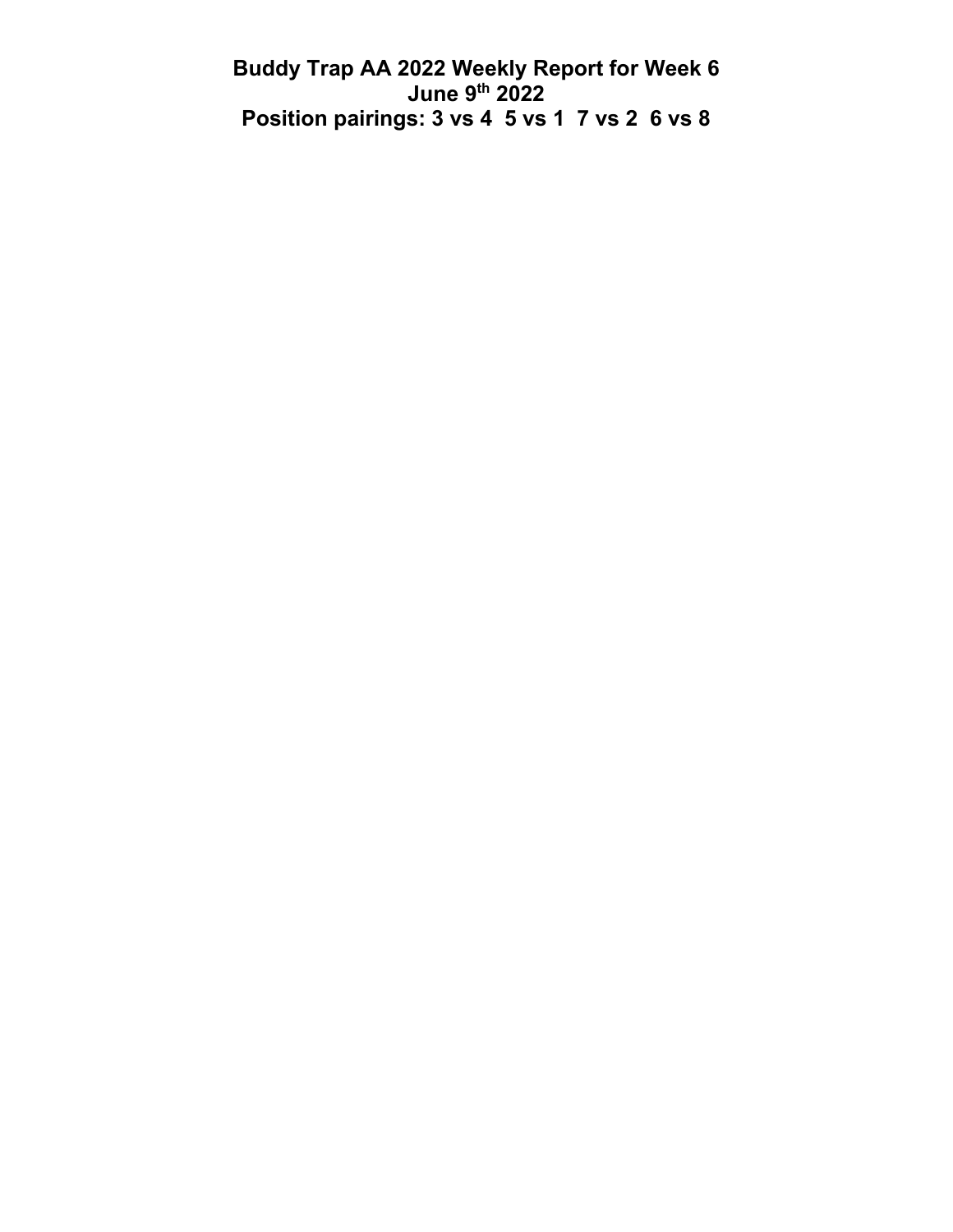# **Buddy Trap AA 2022 Team Standings through week 6**

| <b>Team 4</b> | <b>NB</b>            | 9.0 | <b>TIED. NEXT WEEKS TEAM TOTALS</b> |
|---------------|----------------------|-----|-------------------------------------|
| <b>Team 3</b> | <b>Team JL</b>       | 9.0 | <b>WILL BREAK THE TIE</b>           |
| Team 5        | <b>D-Squared</b>     | 8.0 |                                     |
| Team 2        | Double OT 7          | 6.0 |                                     |
| Team 7        | J's Breakin Clays    | 5.0 |                                     |
| Team 1        | <b>Two Dead Eyes</b> | 5.0 |                                     |
| Team 6        | <b>Felten</b>        | 4.0 |                                     |
| Team 8        | League average       | 2.0 |                                     |